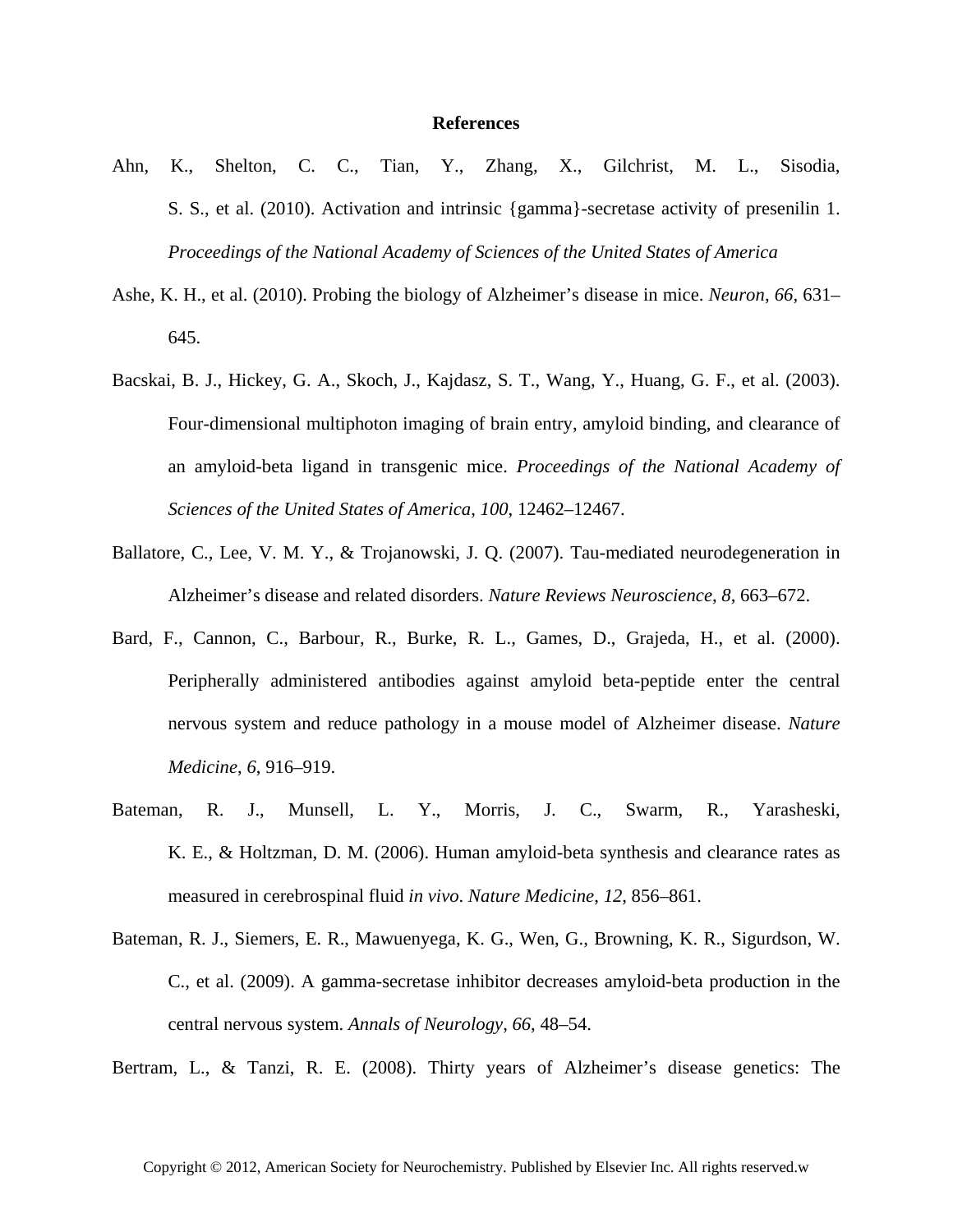implications of systematic meta-analyses. *Nature Reviews. Neuroscience*, *9*, 768–778.

- Bishop, N. A., Lu, T., & Yankner, B. A. (2010). Neural mechanisms of ageing and cognitive decline. *Nature*, *464*, 529–535.
- Borchelt, D. R., Ratovitski, T., Van Lare, J., Lee, M. K., Gonzales, V., Jenkins, N. A., et al. (1997). Accelerated amyloid deposition in the brains of transgenic mice coexpressing mutant presenilin 1 and amyloid precursor proteins. *Neuron*, *19*, 939–945.
- Borchelt, D. R., Thinakaran, G., Eckman, C. B., Lee, M. K., Davenport, F., Ratovitski, T., et al. (1996). Familial Alzheimer's disease-linked presenilin 1 variants elevate Abeta1-42/1-40 ratio *in vitro* and *in vivo*. *Neuron*, *17*, 1005–1013.
- Braak, H., & Braak, E. (1991). Neuropathological staging of Alzheimer-related changes. *Acta Neuropathologica*, *82*, 239–259.
- Brody, D. L., & Holtzman, D. M. (2008). Active and passive immunotherapy for neurodegenerative disorders. *Annual Review of Neuroscience*, *31*, 175–193.
- Brookmeyer, R., Gray, S., & Kawas, C. (1998). Projections of Alzheimer's disease in the United States and the public health impact of delaying disease onset. *American Journal of Public Health*, *88*, 1337–1342.
- Bu, G. (2009). Apolipoprotein E and its receptors in Alzheimer's disease: Pathways, pathogenesis and therapy 1. *Nature Reviews. Neuroscience*, *10*, 333–344.
- Buckner, R. L., Andrews-Hanna, J. R., & Schacter, D. L. (2008). The brain's default network: Anatomy, function, and relevance to disease 1. *Annals of the New York Academy of Sciences*, *1124*, 1–38.
- Buxbaum, J. D., Thinakaran, G., Koliatsos, V., O'Callahan, J., Slunt, H. H., Price, D. L., et al. (1998). Alzheimer amyloid protein precursor in the rat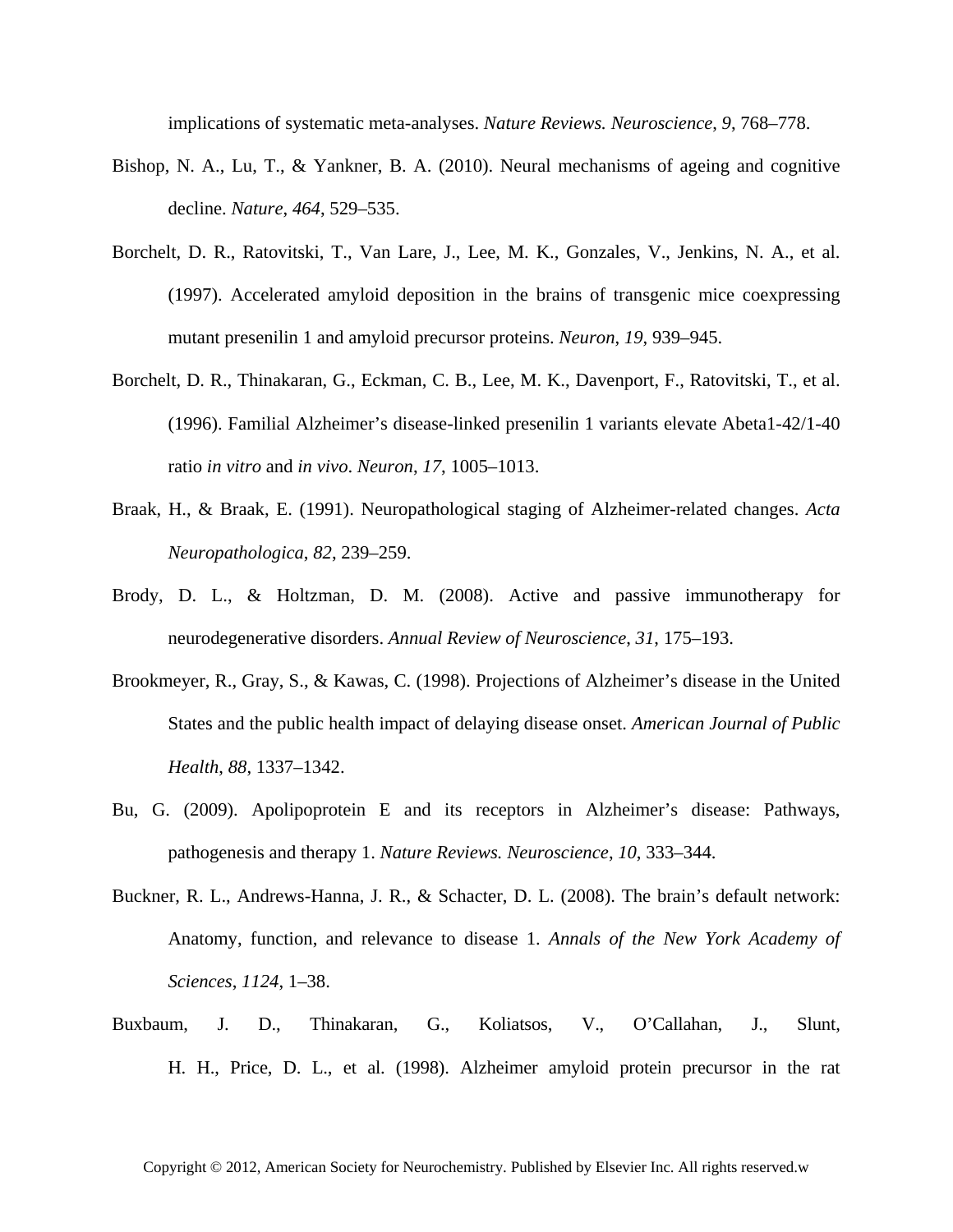hippocampus: Transport and processing through the perforant path. *The Journal of Neuroscience*, *18*, 9629–9637.

- Cai, H., Wang, Y., McCarthy, D., Wen, H., Borchelt, D. R., Price, D. L., et al. (2001). BACE1 is the major beta-secretase for generation of Abeta peptides by neurons. *Nature Neuroscience*, *4*, 233–234.
- Cao, X., & Sudhof, T. C. (2001). A transcriptionally active complex of APP with Fe65 and histone acetyltransferase Tip60. *Science*, *293*, 115–120.
- Capell, A., Steiner, H., Romig, H., Keck, S., Baader, M., Grim, M. G., et al. (2000). Presenilin-1 differentially facilitates endoproteolysis of the betaamyloid precursor protein and Notch. *Nature Cell Biology*, *2*, 205–211.
- Caughey, B., & Lansbury, P. T. (2003). Protofibrils, pores, fibrils, and neurodegeneration: Separating the responsible protein aggregates from the innocent bystanders. *Annual Review of Neuroscience*, *26*, 267–298.
- Chapman, P. F., White, G. L., Jones, M. W., Cooper-Blacketer, D., Marshall, V. J., Irizarry, M., et al. (1999). Impaired synaptic plasticity and learning in aged amyloid precursor protein transgenic mice. *Nature Neuroscience*, *2*, 271–276.
- Chen, G., Chen, K. S., Knox, J., Inglis, J., Bernard, A., Martin, S. J., et al. (2000). A learning deficit related to age and b-amyloid plaques in a mouse model of Alzheimer's disease. *Nature*, *408*, 975–979.
- Chow, V., Savonenko, A., Melnikova, T., Kim, H., Price, D., Li, T., et al. (2010a). Modeling an anti-amyloid combination therapy for Alzheimer's disease. Ref Type: Serial (Book, Monograph).

Chow, V. W., Savonenko, A. V., Melnikova, T., Kim, H., Price, D. L., Li, T., et al. (2010).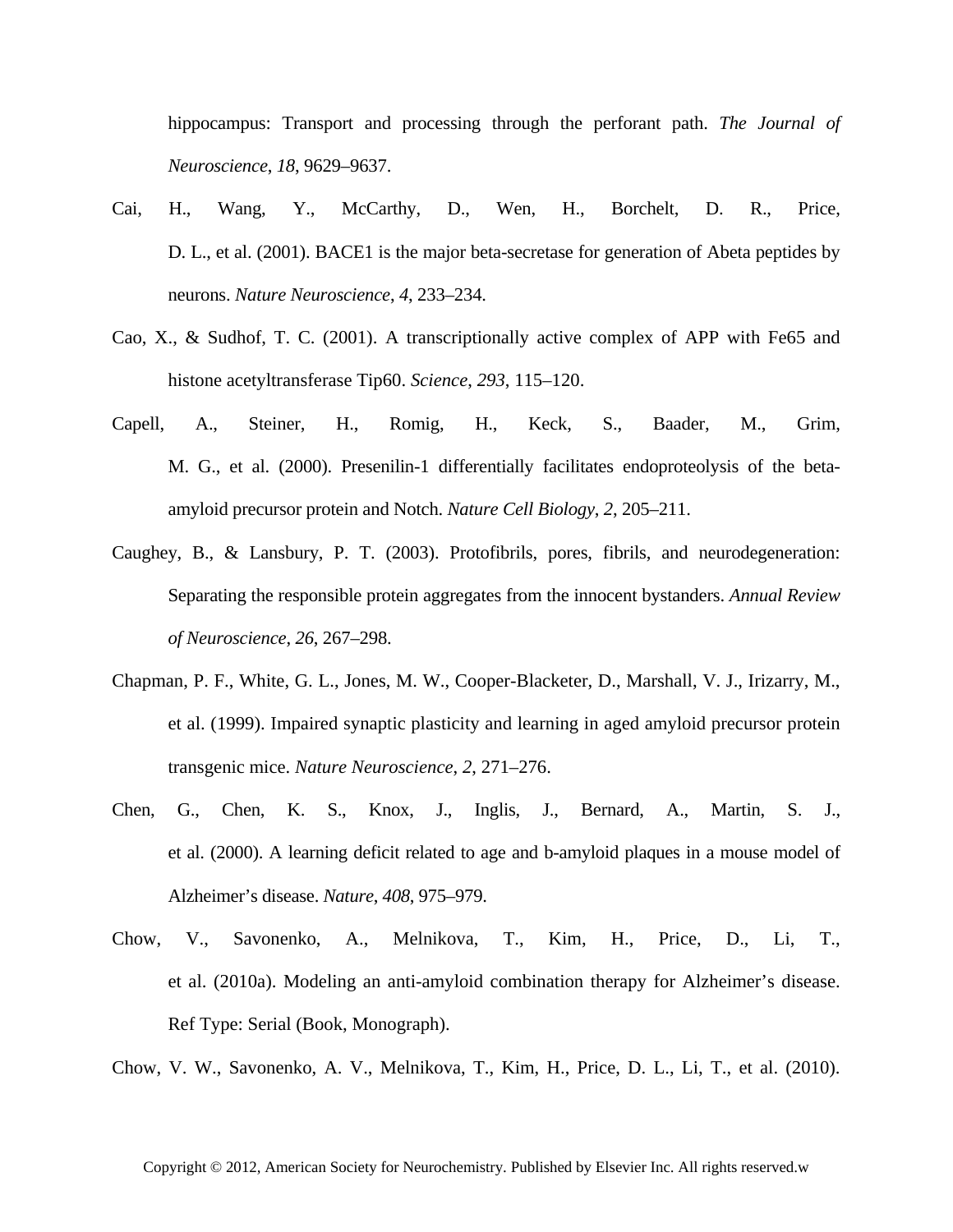Modeling an anti-amyloid combination therapy for Alzheimer's disease. *Science Translational Medicine*, *2*, 13ra1.

- Cirrito, J. R., May, P. C., O'Dell, M. A., Taylor, J. W., Parsadanian, M., Cramer, J. W., et al. (2003). *In vivo* assessment of brain interstitial fluid with microdialysis reveals plaqueassociated changes in amyloid-beta metabolism and half-life. *The Journal of Neuroscience*, *23*, 8844–8853.
- Citron, M. (2010). Alzheimer's disease: Strategies for disease modification. *Nature Reviews. Drug Discovery*, *9*, 387–398.
- de Calignon, A., Fox, L. M., Pitstick, R., Carlson, G. A., Bacskai, B. J., Spires-Jones, T. L., et al. (2010). Caspase activation precedes and leads to tangles. *Nature*, *464*, 1201–1204.
- De Strooper, B. (2003). Aph-1, Pen-2, and Nicastrin with presenilin generate an active gamma-secretase complex. *Neuron*, *38*, 9–12.
- De Strooper, B., Annaert, W. G., Cupers, P., Saftig, P., Craessaerts, K., Mumm, J. S., et al. (1999). A presenilin-1-dependent gamma-secretase-like protease mediates release of Notch intracellular domain. *Nature*, *398*, 518–522.
- DeMattos, R. B., Bales, K. R., Cummins, D. J., Paul, S. M., & Holtzman, D. M. (2002). Brain to plasma amyloid-beta efflux: A measure of brain amyloid burden in a mouse model of Alzheimer's disease. *Science*, *295*, 2264–2267.
- Doan, A., Thinakaran, G., Borchelt, D. R., Slunt, H. H., Ratovitski, T., Podlisny, M., et al. (1996). Protein topology of presenilin 1. *Neuron*, *17*, 1023–1030.
- Dodart, J. C., Bales, K. R., Gannon, K. S., Greene, S. J., DeMattos, R. B., Mathis, C., et al. (2002). Immunization reverses memory deficits without reducing brain Abeta burden in Alzheimer's disease model. *Nature Neuroscience*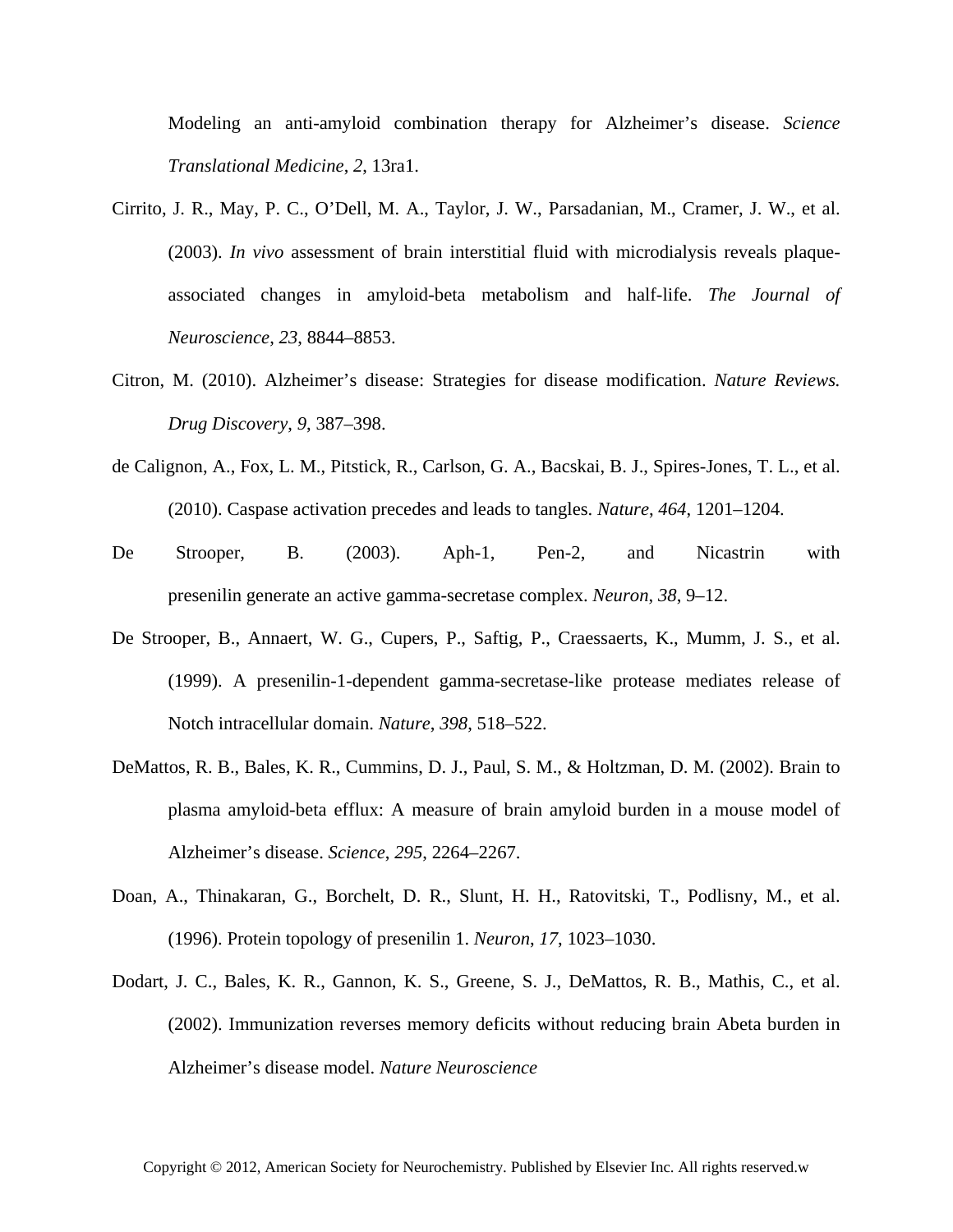- Edbauer, D., Winkler, E., Haass, C., & Steiner, H. (2002). Presenilin and nicastrin regulate each other and determine amyloid beta- peptide production via complex formation. *Proceedings of the National Academy of Sciences of the United States of America*, *99*, 8666–8671.
- Esler, W. P., Kimberly, W. T., Ostaszewski, B. L., Diehl, T. S., Moore, C. L., Tsai, J. Y., et al. (2000). Transition-state analogue inhibitors of gamma-secretase bind directly to presenilin-1. *Nature Cell Biology*, *2*, 428–434.
- Esler, W. P., Kimberly, W. T., Ostaszewski, B. L., Ye, W., Diehl, T. S., Selkoe, D. J., et al. (2002). Activity-dependent isolation of the presenilin-y-secretase complex reveals nicastrin and a y substrate. *Proceedings of the National Academy of Sciences*, *14*, 1–6.
- Farzan, M., Schnitzler, C. E., Vasilieva, N., Leung, D., & Choe, H. (2000). BACE2, a bsecretase homolog, cleaves at the b site and within the amyloid-b region of the amyloid-b precursor protein. *Proceedings of the National Academy of Sciences*, *97*, 9712–9717.
- Frisardi, V., Solfrizzi, V., Imbimbo, P. B., Capurso, C., D'Introno, A., Colacicco, A. M., et al. (2010). Towards disease-modifying treatment of Alzheimer's disease: Drugs targeting beta-amyloid. *Current Alzheimer Research*, *7*, 40–55.
- Gamblin, T. C., Chen, F., Zambrano, A., Abraha, A., Lagalwar, S., Guillozet, A. L., et al. (2003). Caspase cleavage of tau: Linking amyloid and neurofibrillary tangles in Alzheimer's disease. *Proceedings of the National Academy of Sciences of the United States of America*, *100*, 10032–10037.
- Ghaemmaghami, S., Ullman, J., Ahn, M., St, Martin, S., & Prusiner, S. B. (2010). Chemical induction of misfolded prion protein conformers in cell culture. *The Journal of Biological Chemistry*, *285*, 10415–10423.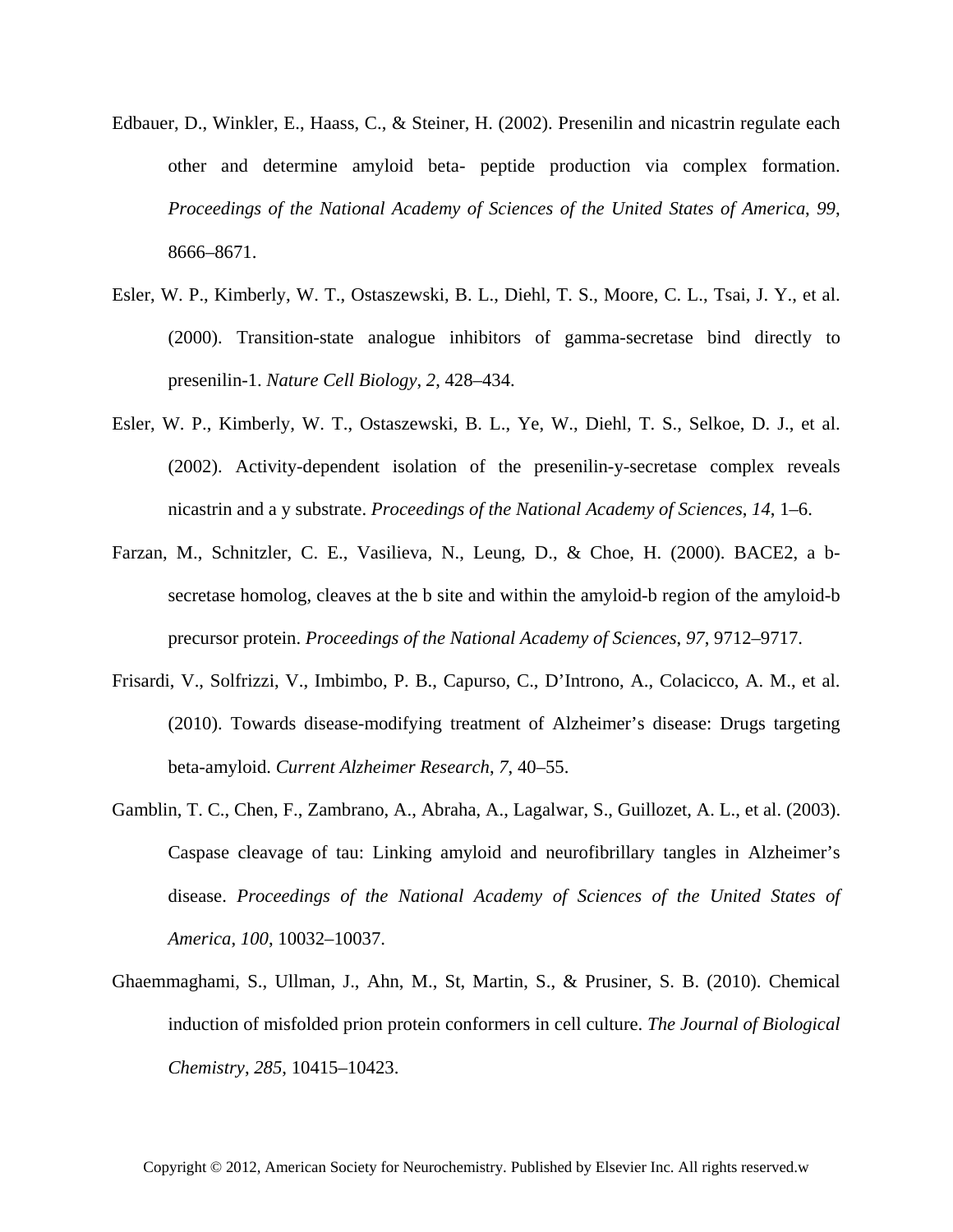- Goedert, M., & Spillantini, M. -G. (2006). Neurodegenerative alpha-Synucleinopathies and tauopathies Siegel Albers Brady Price (Eds.), *Basic neurochemistry: Molecular, cellular, and medical aspects* (pp. 745–759) (7th ed.). Elsevier.
- Golde, T. E., Schneider, L. S., & Koo, E. H. (2011). Anti-abeta therapeutics in Alzheimer's disease: The need for a paradigm shift. *Neuron*, *69*, 203–213.
- Gong, Y., Chang, L., Viola, K. L., Lacor, P. N., Lambert, M. P., Finch, C. E., et al. (2003). Alzheimer's disease-affected brain: Presence of oligomeric A beta ligands (ADDLs) suggests a molecular basis for reversible memory loss. *Proceedings of the National Academy of Sciences of the United States of America*, *100*, 10417–10422.
- Gotz, J., Chen, F., Van Dorpe, J., & Nitsch, R. M. (2001). Formation of neurofibrillary tangles in P3011 tau transgenic mice induced by Abeta fibrils. *Science*, *293*, 1491–1495.
- Gotz, J., & Ittner, L. M. (2008). Animal models of Alzheimer's disease and frontotemporal dementia. *Nature Reviews. Neuroscience*, *9*, 532–544.
- Goutte, C., Tsunozaki, M., Hale, V. A., & Priess, J. R. (2002). APH-1 is a multipass membrane protein essential for the Notch signaling pathway in Caenorhabditis elegans embryos. *Proceedings of the National Academy of Sciences of the United States of America*, *99*, 775–779.
- Haass, C. (2004). Take five-BACE and the gamma-secretase quartet conduct Alzheimer's amyloid beta-peptide generation. *The EMBO Journal*, *23*, 483–488.
- Harold, D., Abraham, R., Hollingworth, P., Sims, R., Gerrish, A., Hamshere, M. L., et al. (2009). Genome-wide association study identifies variants at CLU and PICALM associated with Alzheimer's disease. *Nature Genetics*, *41*, 1088–1093.
- Heber, S., Herms, J., Gajic, V., Hainfellner, J., Aguzzi, A., Rulicke, T.,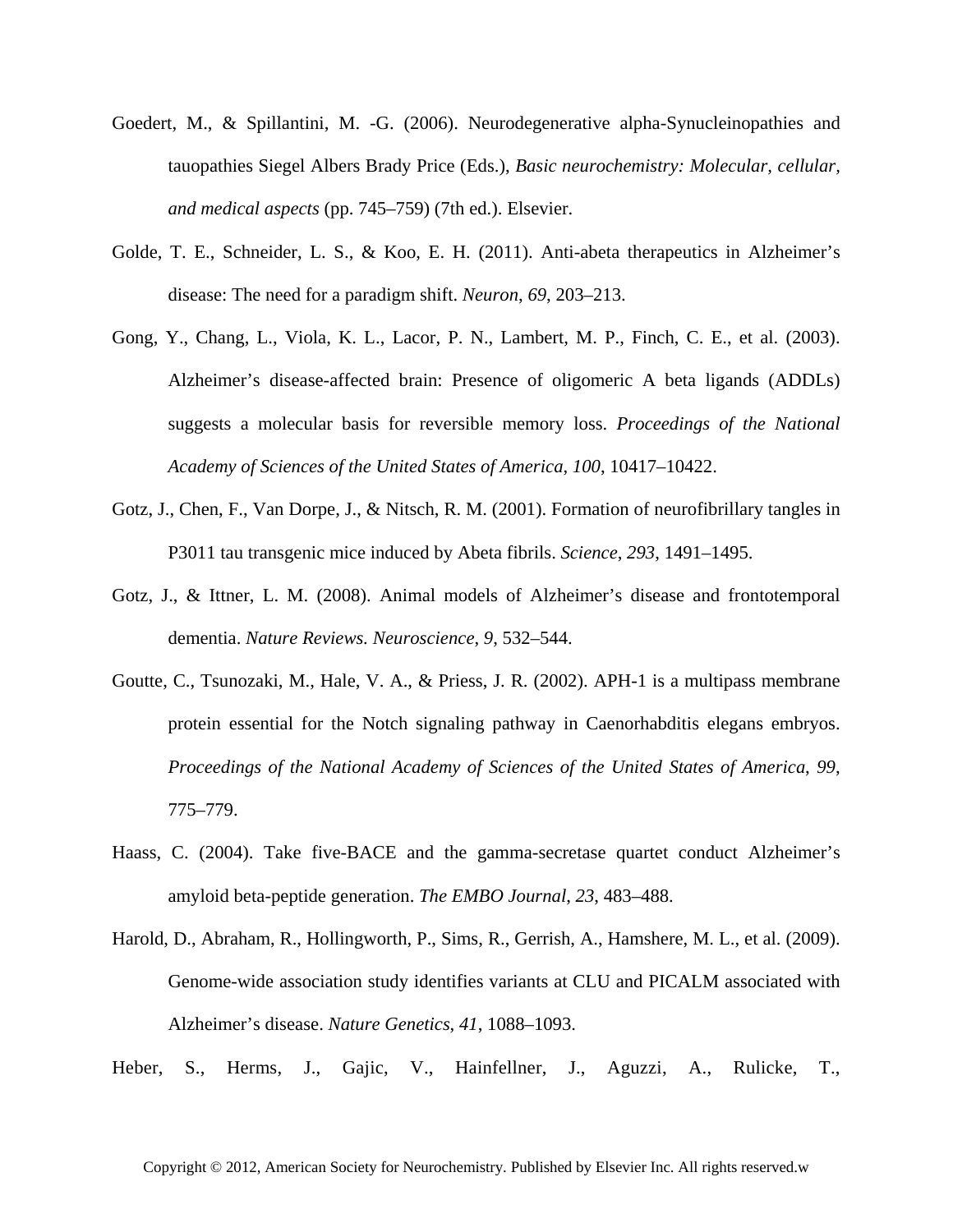et al. (2000). Mice with combined gene knock-outs reveal essential and partially redundant functions of amyloid precursor protein family members. *The Journal of Neuroscience*, *20*, 7951–7963.

- Hsia, A. Y., Masliah, E., McConlogue, L., Yu, G. Q., Tatsuno, G., Hu, K., et al. (1999). Plaqueindependent disruption of neural circuits in Alzheimer's disease mouse models. *Proceedings of the National Academy of Sciences*, *96*, 3228–3233.
- Iwatsubo, T. (2004). The gamma-secretase complex: Machinery for intramembrane proteolysis. *Current Opinion in Neurobiology*, *14*, 379–383.
- Iwatsubo, T., Odaka, A., Suzuki, N., Mizusawa, H., Nukina, N., & Ihara, Y. (1994). Visualization of A beta 42(43) and A beta 40 in senile plaques with end-specific A beta monoclonals: Evidence that an initially deposited species is A beta 42(43). *Neuron*, *13*, 45–53.
- Jankowsky, J. L., Fadale, D. J., Anderson, J., Xu, G. M., Gonzales, V., Jenkins, N. A., et al. (2004). Mutant presenilins specifically elevate the levels of the 42 residue beta-amyloid peptide *in vivo*: Evidence for augmentation of a 42-specific gamma secretase. *Human Molecular Genetics*, *13*, 159–170.
- Jankowsky, J. L., Slunt, H. H., Gonzales, V., Savonenko, A. V., Wen, J. C., Jenkins, N. A., et al. (2005). Persistent amyloidosis following suppression of Abeta production in a transgenic model of Alzheimer disease. *PLoS Medicine*, *2*, e355.
- Kamenetz, F., Tomita, T., Hsieh, H., Seabrook, G., Borchelt, D., Iwatsubo, T., et al. (2003). APP processing and synaptic function. *Neuron*, *37*, 925–937.
- Khlistunova, I., Biernat, J., Wang, Y. P., Pickhardt, M., von Bergen, M., Gazova, Z., et al. (2006). Inducible expression of tau repeat domain in cell models of tauopathy—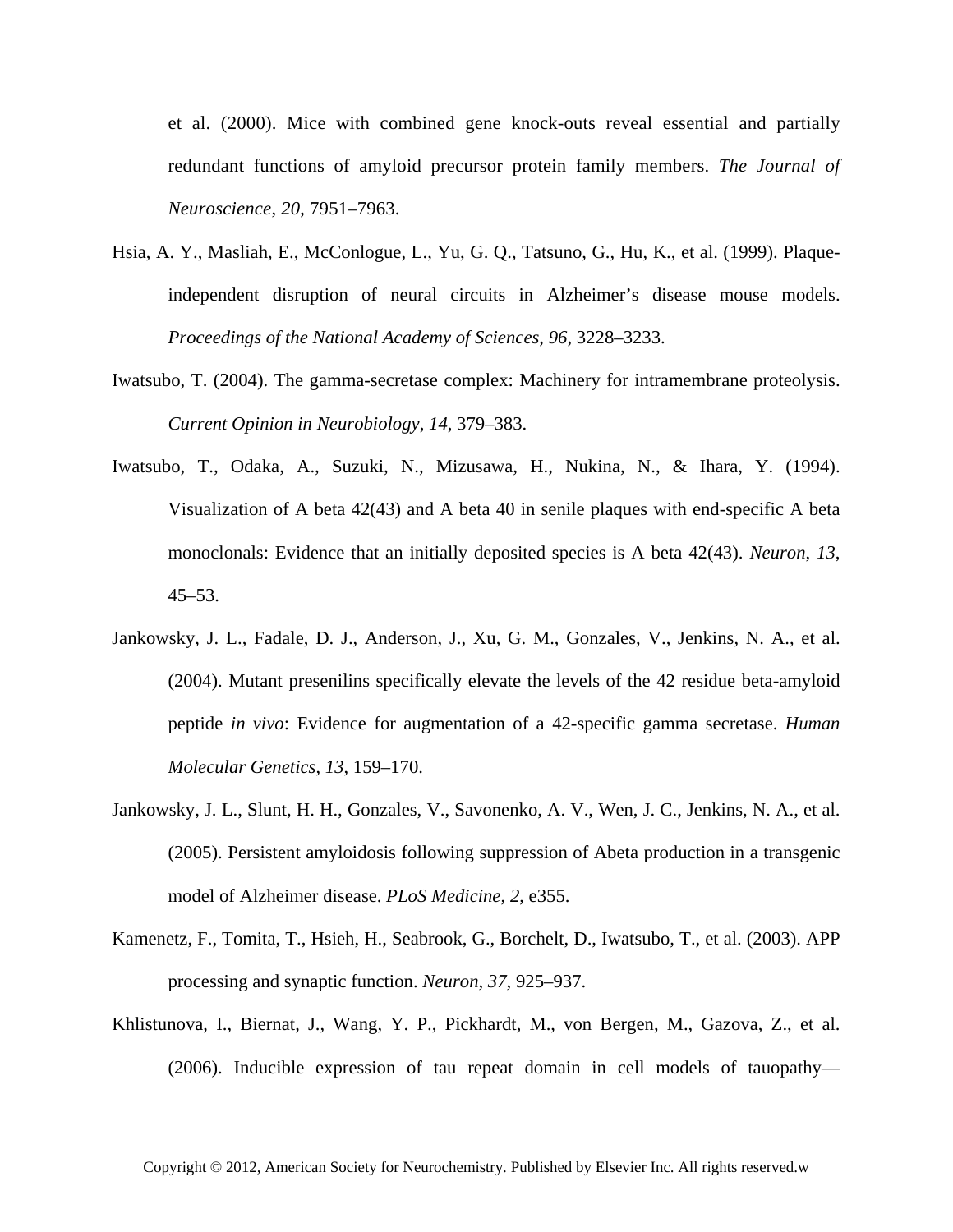aggregation is toxic to cells but can be reversed by inhibitor drugs. *Journal of Biological Chemistry*, *281*, 1205–1214.

- Kim, J., Basak, J. M., & Holtzman, D. M. (2009a). The role of apolipoprotein E in Alzheimer's disease. *Neuron*, *63*, 287–303.
- Kim, J., Castellano, J. M., Jiang, H., Basak, J. M., Parsadanian, M., Pham, V., et al. (2009b). Overexpression of low-density lipoprotein receptor in the brain markedly inhibits amyloid deposition and increases extracellular A beta clearance. *Neuron*, *64*, 632–644.
- Kistner, A., Gossen, M., Zimmermann, F., Jerecic, J., Ullmer, C., Lubbert, H., et al. (1996). Doxycycline-mediated quantitative and tissue-specific control of gene expression in transgenic mice. *Proceedings of the National Academy of Sciences of the United States of America*, *93*, 10933–10938.
- Klunk, W. E., Engler, H., Nordberg, A., Wang, Y., Blomstrand, G., Holt, D. P., et al. (2004). Imaging brain amyloid in Alzheimer's disease using the novel positron emission tomography tracer, Pittsburgh Compund-B. *Annals of Neurology*, *55*, 1–14.
- Koo, E. H., & Kopan, R. (2004). Potential role of presenilin-regulated signaling pathways in sporadic neurodegeneration. *Nature Medicine*, *10*(Suppl.), S26–S33.
- Koo, E. H., Sisodia, S. S., Archer, D. R., Martin, L. J., Weidemann, A., Beyreuther, K. T., et al. (1990). Precursor of amyloid protein in Alzheimer disease undergoes fast anterograde axonal transport. *Proceedings of the National Academy of Sciences*, *87*, 1561–1565.
- Kotilinek, L. A., Bacskai, B. J., Westerman, M., Kawarabayashi, T., Younkin, L., Hyman, B. T., et al. (2002). Reversible memory loss in a mouse transgenic model of Alzheimer's disease. *The Journal of Neuroscience*, *22*, 6331–6335.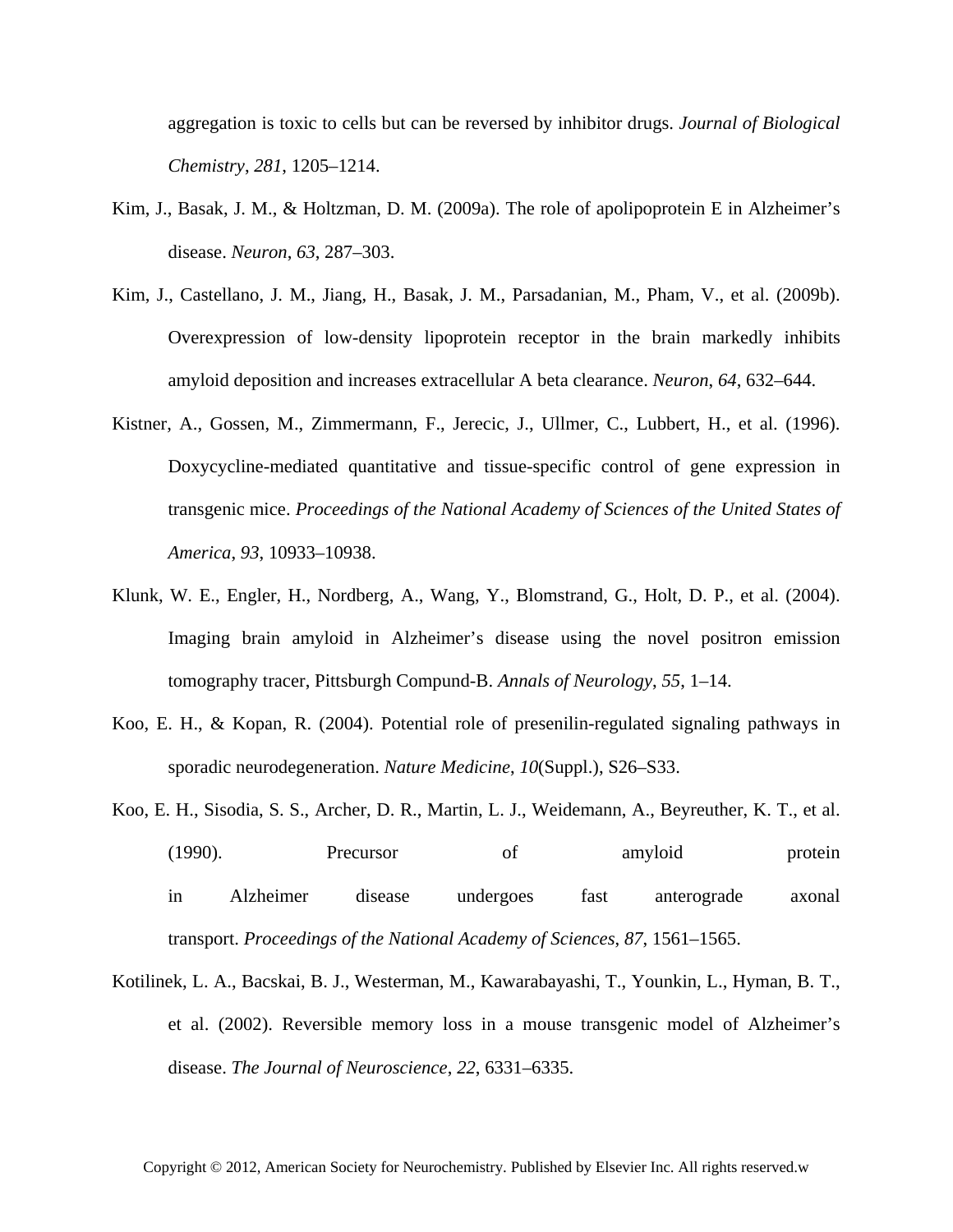- Kounnas, M. Z., Danks, A. M., Cheng, S., Tyree, C., Ackerman, E., Zhang, X., et al. (2010). Modulation of gamma-secretase reduces beta-amyloid deposition in a transgenic mouse model of Alzheimer's disease. *Neuron*, *67*, 769–780.
- Lee, V. M., Goedert, M., & Trojanowski, J. Q. (2001). Neurodegenerative tauopathies. *Annual Review of Neuroscience*, *24*, 1121–1159.
- Lewis, J., Dickson, D. W., Lin, W. -L., Chisholm, L., Corral, A., Jones, G., et al. (2001). Enhanced neurofibrillary degeneration in transgenic mice expressing mutat tau and APP. *Science*, *293*, 1487–1491.
- Li, R., Lindholm, K., Yang, L. B., Yue, X., Citron, M., Yan, R., et al. (2004). Amyloid beta peptide load is correlated with increased beta-secretase activity in sporadic Alzheimer's disease patients. *Proceedings of the National Academy of Sciences of the United States of America*, *101*, 3632–3637.
- Li, T., Ma, G., Cai, H., Price, D. L., & Wong, P. C. (2003). Nicastrin is required for assembly of presenilin*/*gamma-secretase complexes to mediate Notch signaling and for processing and trafficking of beta-amyloid precursor protein in mammals. *The Journal of Neuroscience*, *23*, 3272–3277.
- Li, Y. M., Xu, M., Lai, M. T., Huang, Q., Castro, J. L., DiMuzio-Mower, J., et al. (2000). Photoactivated gamma-secretase inhibitors directed to the active site covalently label presenilin 1. *Nature*, *405*, 689–694.
- Liu, Y., Yoo, M. J., Savonenko, A., Stirling, W., Price, D. L., Borchelt, D. R., et al. (2008). Amyloid pathology is associated with progressive monoaminergic neurodegeneration in a transgenic mouse model of Alzheimer's disease. *The Journal of Neuroscience*, *28*, 13805– 13814.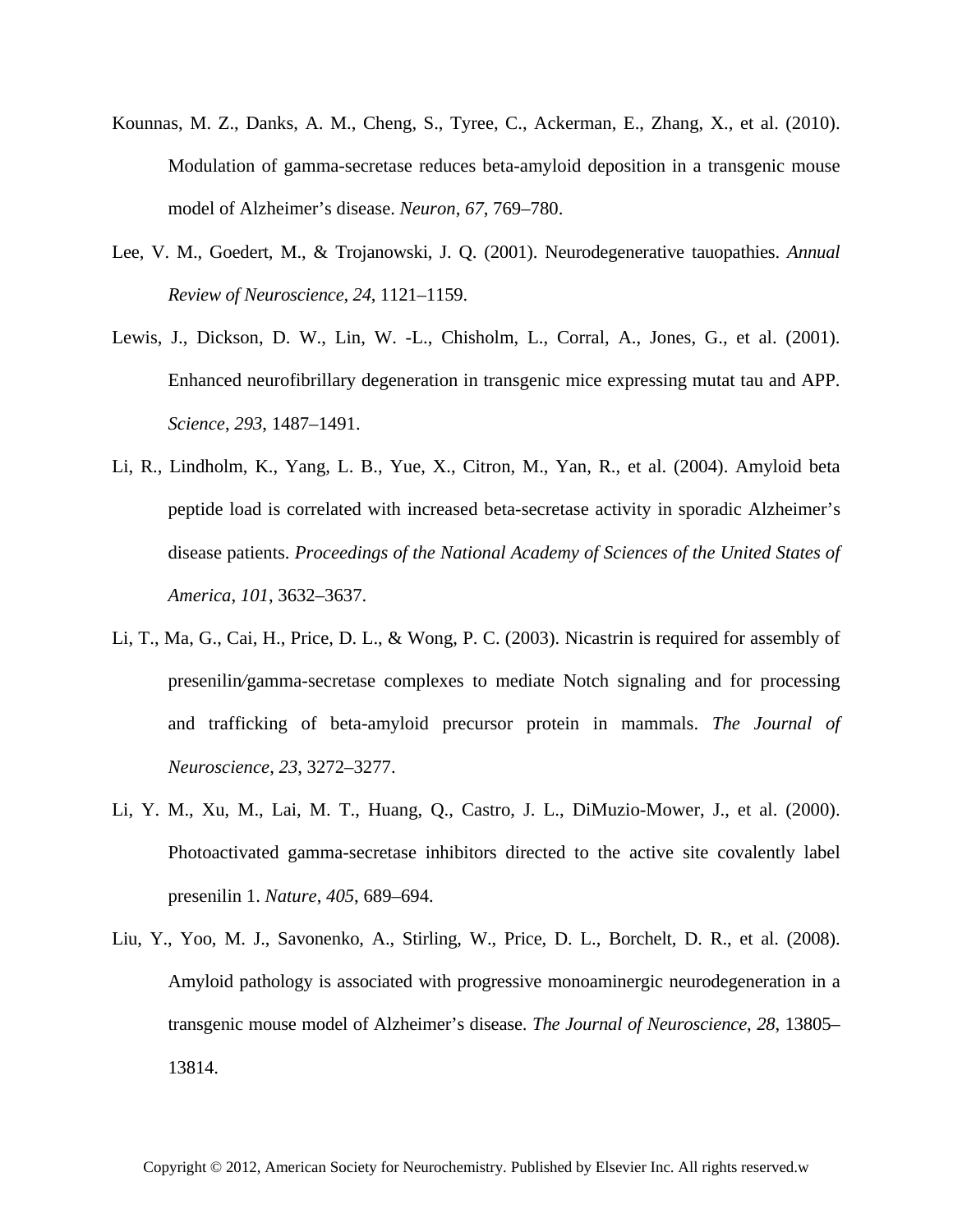- Lue, L. F., Kuo, Y. M., Roher, A. E., Brachova, L., Shen, Y., Sue, L., et al. (1999). Soluble amyloid beta peptide concentration as a predictor of synaptic change in Alzheimer's disease. *The American Journal of Pathology*, *155*, 853–862.
- Luo, Y., Bolon, B., Kahn, S., Bennett, B. D., Babu-Khan, S., Denis, P., et al. (2001). Mice deficient in BACE1, the Alzheimer's beta-secretase, have normal phenotype and abolished beta-amyloid generation. *Nature Neuroscience*, *4*, 231–232.
- Ma, G., Li, T., Price, D. L., & Wong, P. C. (2005). APH-1a is the principal mammalian APH-1 isoform present in gamma-secretase complexes during embryonic development. *The Journal of Neuroscience*, *25*, 192–198.
- Maeda, J., Ji, B., Irie, T., Tomiyama, T., Maruyama, M., Okauchi, T., et al. (2007). Longitudinal, quantitative assessment of amyloid, neuroinflammation, and anti-amyloid treatment in a living mouse model of Alzheimer's disease enabled by positron emission tomography. *The Journal of Neuroscience*, *27*, 10957–10968.
- Marjaux, E., Hartmann, D., & De Strooper, B. (2004). Presenilins in memory, Alzheimer's disease, and therapy. *Neuron*, *42*, 189–192.
- McKhann, G., Drachman, D., Folstein, M., Katzman, R., Price, D., & Stadlan, E. M. (1984). Clinical diagnosis of Alzheimer's disease: Report of the NINCDS–ADRDA work group under the auspices of the Department of Health and Human Services Task Force on Alzheimer's disease. *Neurology*, *34*, 939–944.
- Monsonego, A., & Weiner, H. L. (2003). Immunotherapeutic approaches to Alzheimer's disease. *Science*, *302*, 834–838.
- Morgan, D., Diamond, D. M., Gottschall, P. E., Ugen, K. E., Dickey, C., Hardy, J., et al. (2000). Ab peptide vaccination prevents memory loss in an animal model of Alzheimer's disease.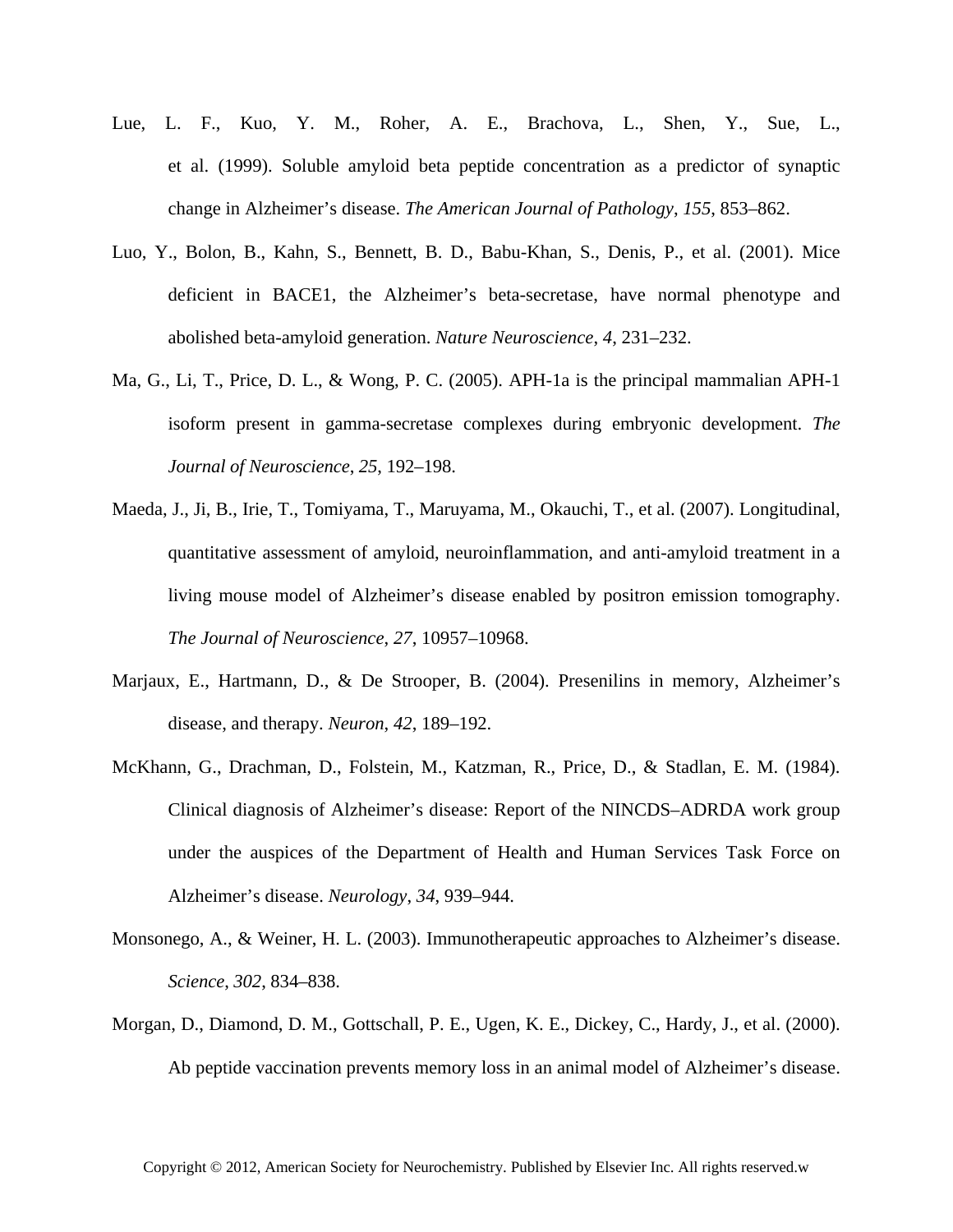*Nature*, *408*, 982–985.

- Morris, J. C., & Price, J. L. (2001a). Pathologic correlates of nondemented aging, mild cognitive impairment, and early-stage Alzheimer's disease. *Journal of Molecular Neuroscience*, *17*, 101–118.
- Morris, J. C., Storandt, M., Miller, J. P., McKeel, D. W., Price, J. L., Rubin, E. H., et al. (2001b). Mild cognitive impairment represents early-stage Alzheimer disease. *Archives of Neurology*, *58*, 397–405.
- Naruse, S., Thinakaran, G., Luo, J. J., Kusiak, J. W., Tomita, T., Iwatsubo, T., et al. (1998). Effects of PS1 deficiency on membrane protein trafficking in neurons. *Neuron*, *21*, 1213– 1221.
- Nestor, P. J., Scheltens, P., & Hodges, J. R. (2004). Advances in the early detection of Alzheimer's disease. *Nature Medicine*, *10*(Suppl.), S34–S41.
- Oddo, S., Caccamo, A., Shepherd, J. D., Murphy, M. P., Golde, T. E., Kayed, R., et al. (2003). Triple-transgenic model of Alzheimer's disease with plaques and tangles: Intracellular Abeta and synaptic dysfunction. *Neuron*, *39*, 409–421.
- Ohno, M., Sametsky, E. A., Younkin, L. H., Oakley, H., Younkin, S. G., Citron, M., et al. (2004). BACE1 deficiency rescues memory deficits and cholinergic dysfunction in a mouse model of Alzheimer's disease. *Neuron*, *41*, 27–33.
- Perrin, R. J., Fagan, A. M., & Holtzman, D. M. (2009). Multimodal techniques for diagnosis and prognosis of Alzheimer's disease. *Nature*, *461*, 916–922.
- Petersen, R. C. (2003). Mild cognitive impairment clinical trials. *Nature Reviews. Drug Discovery*, *2*, 646–653.

Petersen, R. C., Doody, R., Kurz, A., Mohs, R. C., Morris, J. C., Rabins, P. V., et al. (2001).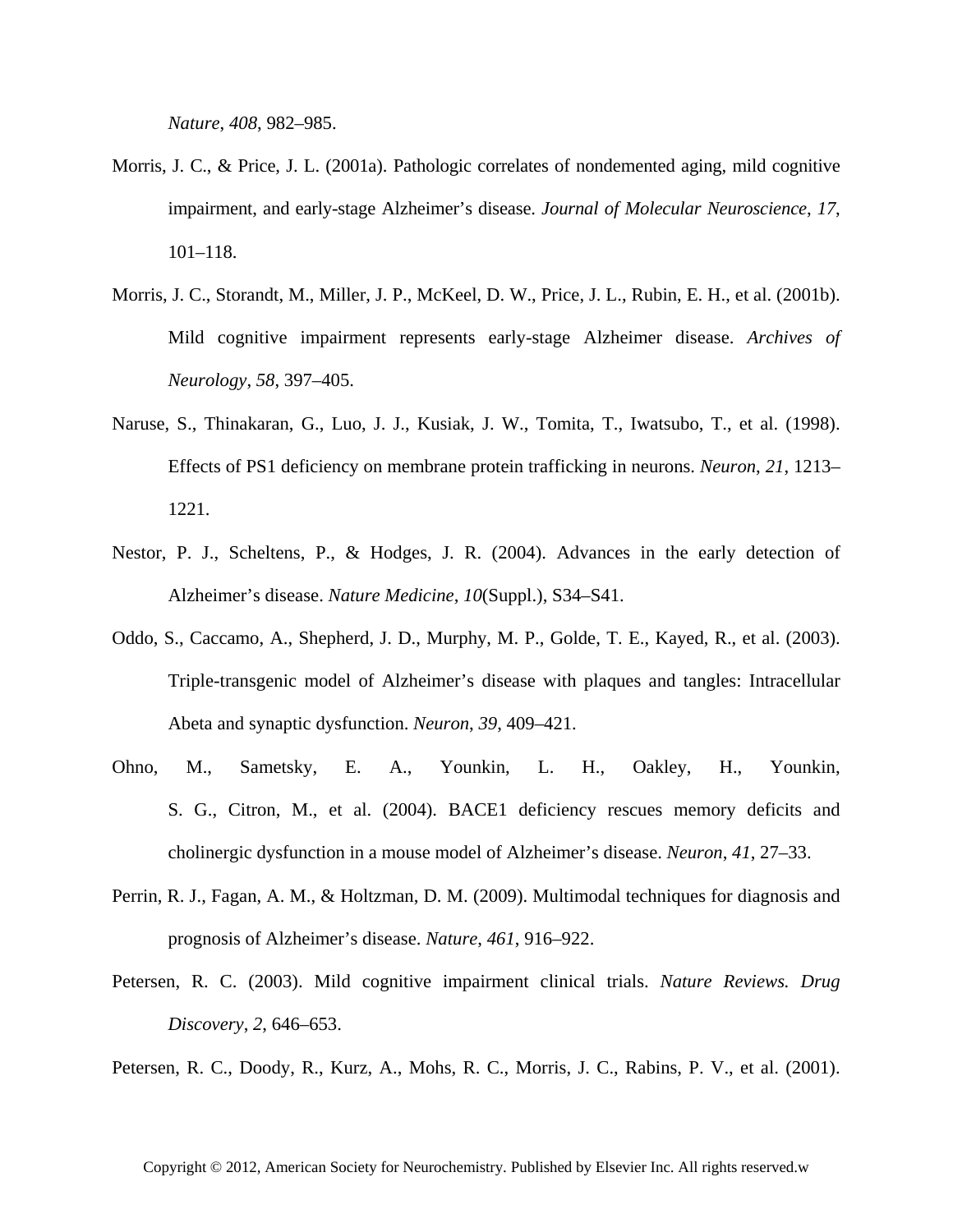Current concepts in mild cognitive impairment. *Archives of Neurology*, *58*, 1985–1992.

- Price, D. L., & Sisodia, S. S. (1998a). Mutant genes in familial Alzheimer's disease and transgenic models. *Annual Review of Neuroscience*, *21*, 479–505.
- Price, D. L., Tanzi, R. E., Borchelt, D. R., & Sisodia, S. S. (1998b). Alzheimer's disease: Genetic studies and transgenic models. *Annual Review of Genetics*, *32*, 461–493.
- Querfurth, H. W., & LaFerla, F. M. (2010). Alzheimer's disease. *The New England Journal of Medicine*, *362*, 329–344.
- Reddy, M. M., Wilson, R., Wilson, J., Connell, S., Gocke, A., Hynan, L., et al. (2011). Identification of candidate IgG biomarkers for Alzheimer's disease via combinatorial library screening. *Cell*, *144*, 132–142.
- Rogaeva, E., Meng, Y., Lee, J. H., Gu, Y., Kawarai, T., Zou, F., et al. (2007). The neuronal sortilin-related receptor SORL1 is genetically associated with Alzheimer disease. *Nature Genetics*, *39*, 168–177.
- Sagare, A., Deane, R., Bell, R. D., Johnson, B., Hamm, K., et al. (2011). Clearance of amyloid by circulating lipoprotein receptors. *Nature Medicine*, 1029–1031.
- Savonenko, A. V., Melnikova, T., Laird, F. M., Stewart, K. A., Price, D. L., & Wong, P. C. (2008). Alteration of BACE1-dependent NRG1/ErbB4 signaling and schizophrenia-like phenotypes in BACE1-null mice. *Proceedings of the National Academy of Sciences of the United States of America*, *105*, 5585–5590.
- Schenk, D., Barbour, R., Dunn, W., Gordon, G., Grajeda, H., Guido, T., et al. (1999). Immunization with amyloid-beta attenuates Alzheimer disease-like pathology in the PDAPP mouse. *Nature*, *400*, 173–177.

Selkoe, D., & Kopan, R. (2003). Notch and presenilin: Regulated intramembrane proteolysis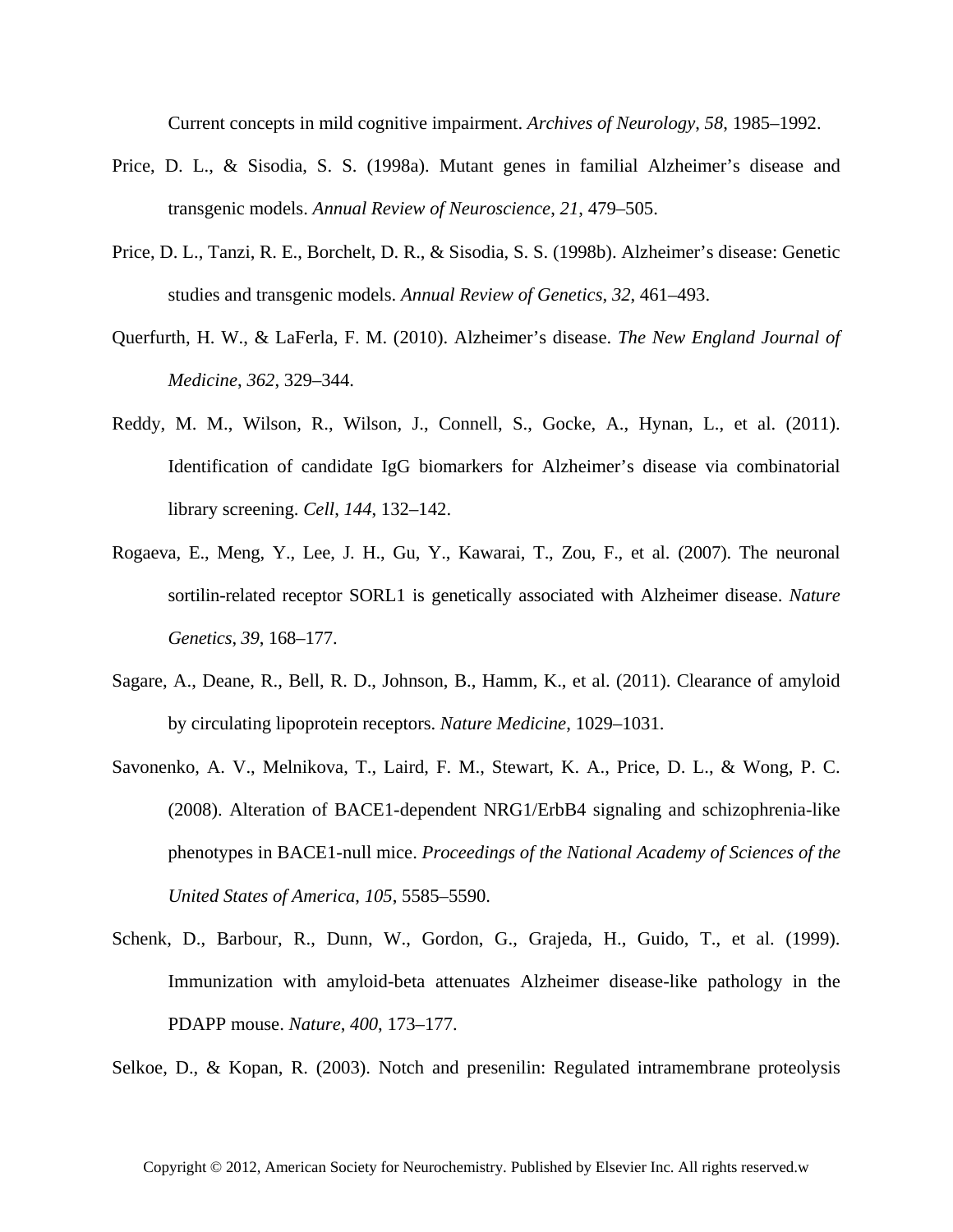links development and degeneration. *Annual Review of Neuroscience*, *26*, 565–597.

Selkoe, D. J. (2002). Alzheimer's disease is a synaptic failure. *Science*, *298*, 789–791.

- Shen, J., Bronson, R. T., Chen, D. F., Xia, W., Selkoe, D. J., & Tonegawa, S. (1997). Skeletal and CNS defects in presenilin-1-deficient mice. *Cell*, *89*, 629–639.
- Sherrington, R., Rogaev, E. I., Liang, Y., Rogaeva, E. A., Levesque, G., Ikeda, M., et al. (1995). Cloning of a gene bearing missense mutations in early-onset familial Alzheimer's disease. *Nature*, *375*, 754–760.
- Sisodia, S. S., & George-Hyslop, P. H. (2002). gamma-Secretase, Notch, Abeta and Alzheimer's disease: Where do the presenilins fit in?. *Nature Reviews. Neuroscience*, *3*, 281–290.
- Sisodia, S. S., Koo, E. H., Beyreuther, K. T., Unterbeck, A., & Price, D. L. (1990). Evidence that b-amyloid protein in Alzheimer's disease is not derived by normal processing. *Science*, *248*, 492–495.
- Sisodia, S. S., Koo, E. H., Hoffman, P. N., Perry, G., & Price, D. L. (1993). Identification and transport of full-length amyloid precursor proteins in rat peripheral nervous system. *The Journal of Neuroscience*, *13*, 3136–3142.
- Sperling, R. A., Laviolette, P. S., O'Keefe, K., O'Brien, J., Rentz, D. M., Pihlajamaki, M., et al. (2009). Amyloid deposition is associated with impaired default network function in older persons without dementia. *Neuron*, *63*, 178–188.
- Steiner, H., Winkler, E., Edbauer, D., Prokop, S., Basset, G., Yamasaki, A., et al. (2002). PEN-2 is an integral component of the gamma-secretase complex required for coordinated expression of presenilin and nicastrin. *The Journal of Biological Chemistry*, *277*, 39062– 39065.

Sturchler-Pierrat, C., Abramowski, D., Duke, M., Wiederhold, K. H., Mistl, C., Rothacher, S., et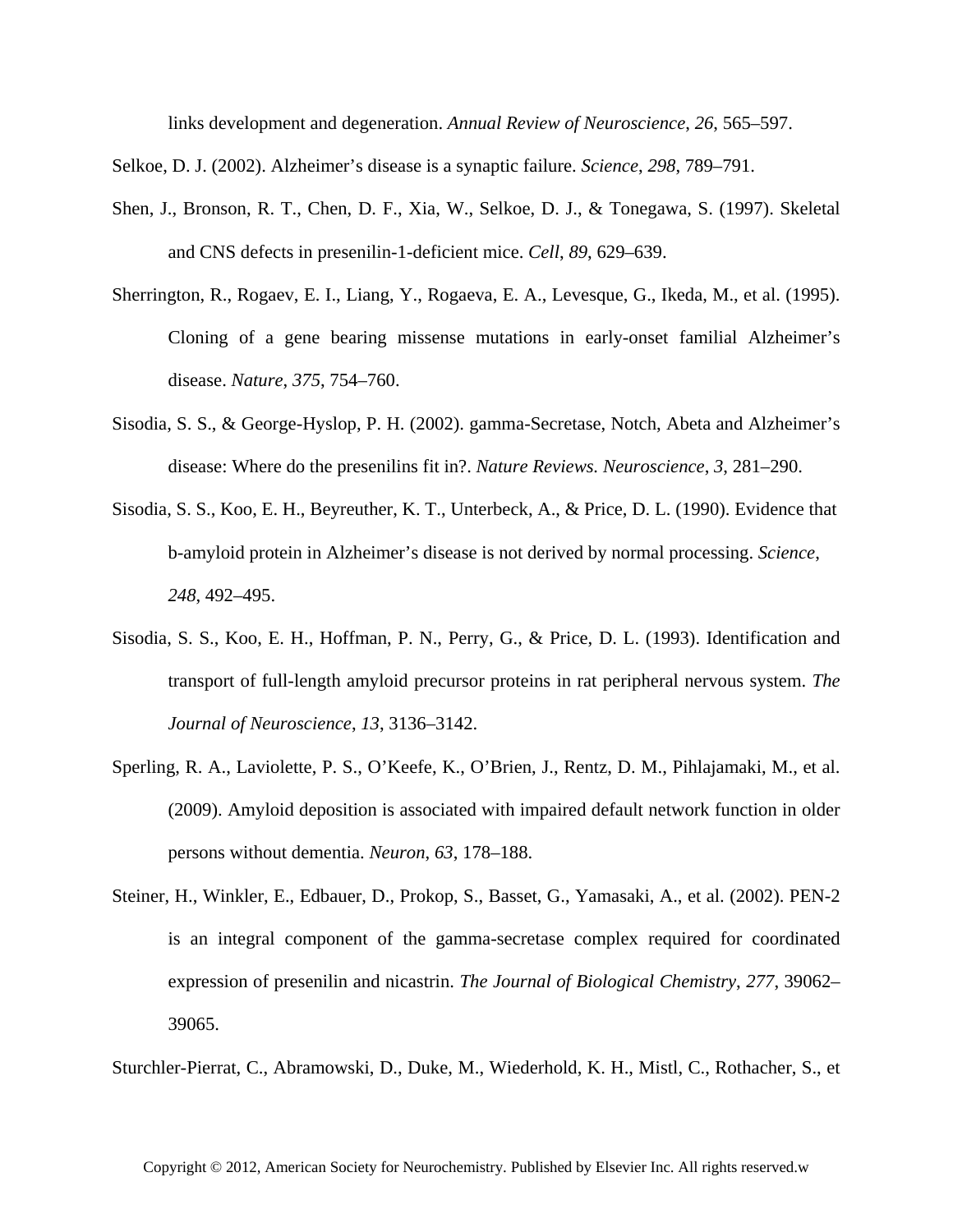al. (1997). Two amyloid precursor protein transgenic mouse models with Alzheimer disease-like pathology. *Proceedings of the National Academy of Sciences*, *94*, 13287– 13292.

- Sunderland, T., Linker, G., Mirza, N., Putnam, K. T., Friedman, D. L., Kimmel, L. H., et al. (2003). Decreased beta-amyloid1-42 and increased tau levels in cerebrospinal fluid of patients with Alzheimer disease. *JAMA: The Journal of the American Medical Association*, *289*, 2094–2103.
- Takasugi, N., Tomita, T., Hayashi, I., Tsuruoka, M., Niimura, M., Takahashi, Y., et al. (2003). The role of presenilin cofactors in the gamma-secretase complex. *Nature*, *422*, 438–441.
- Thinakaran, G., Harris, C. L., Ratovitski, T., Davenport, F., Slunt, H. H., Price, D. L., et al. (1997). Evidence that levels of presenilins (PS1 and PS2) are coordinately regulated by competition for limiting cellular factors. *The Journal of Biological Chemistry*, *272*, 28415–28422.
- Vassar, R., Bennett, B. D., Babu-Khan, S., Kahn, S., Mendiaz, E. A., Denis, P., et al. (1999). bsecretase cleavage of Alzheimer's amyloid precusor protein by the transmembrane aspartic protease BACE. *Science*, *286*, 735–741.
- Vassar, R., Kovacs, D. M., Yan, R., & Wong, P. C. (2009). The beta-secretase enzyme BACE in health and Alzheimer's disease: Regulation, cell biology, function, and therapeutic potential. *The Journal of Neuroscience*, *29*, 12787–12794.
- Walsh, D. M., & Selkoe, D. J. (2004). Deciphering the molecular basis of memory failure in Alzheimer's disease. *Neuron*, *44*, 181–193.
- Wang, Y., Garg, S., Mandelkow, E. M., & Mandelkow, E. (2010). Proteolytic processing of tau. *Biochemical Society Transactions*, *38*, 955–961.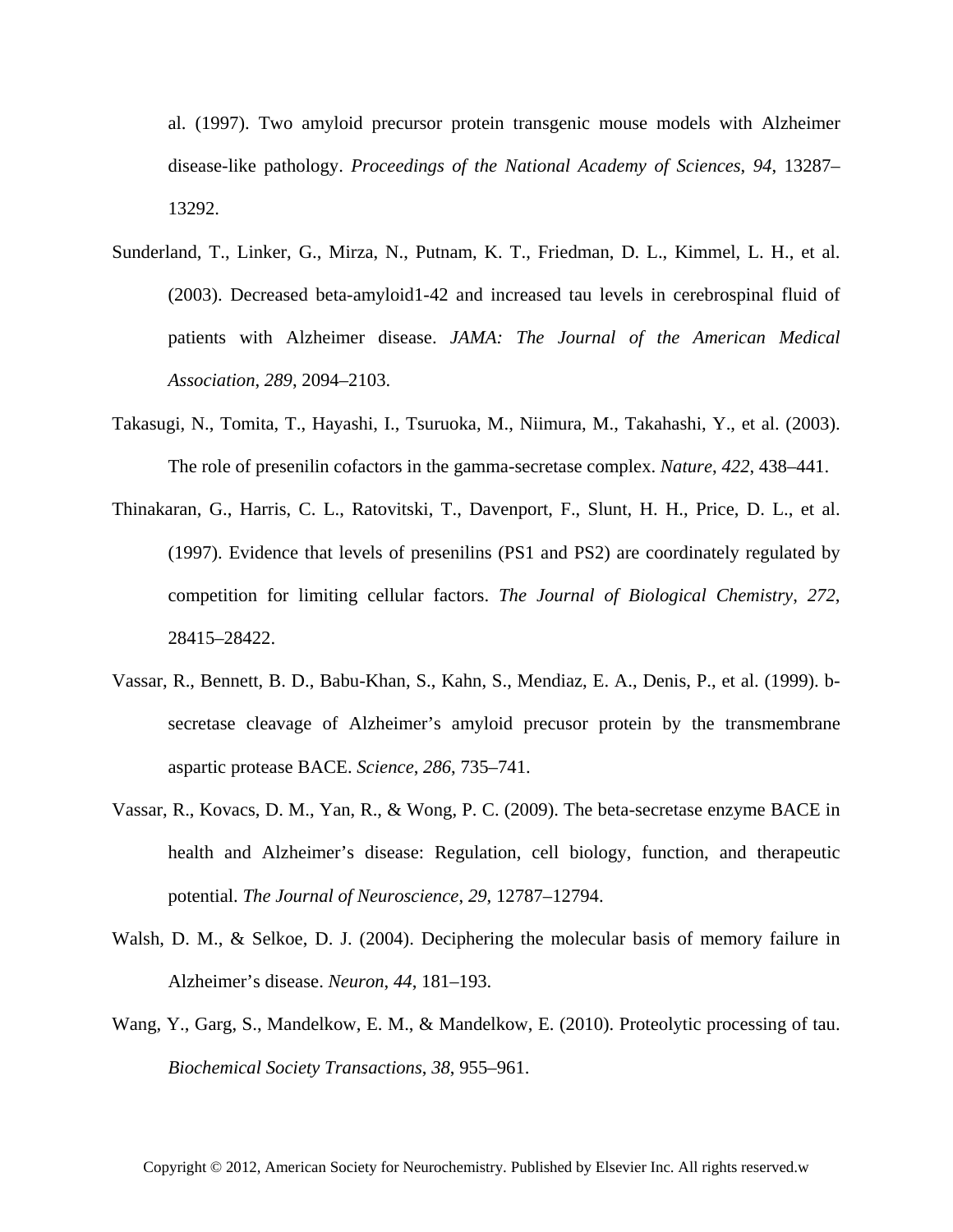- Wang, Y. P., Biernat, J., Pickhardt, M., Mandelkow, E., & Mandelkow, E. M. (2007). Stepwise proteolysis liberates tau fragments that nucleate the Alzheimer-like aggregation of fulllength tau in a neuronal cell model. *Proceedings of the National Academy of Sciences of the United States of America*, *104*, 10252–10257.
- Wengenack, T. M., Reyes, D. A., Curran, G. L., Borowski, B. J., Lin, J., Preboske, G. M., et al. (2011). Regional differences in MRI detection of amyloid plaques in AD transgenic mouse brain. *Neuroimage*, *54*, 113–122.
- Whitehouse, P. J., Price, D. L., Clark, A. W., Coyle, J. T., & DeLong, M. R. (1981). Alzheimer disease: Evidence for selective loss of cholinergic neurons in the nucleus basalis. *Annals of Neurology*, *10*, 122–126.
- Wolfe, M. S. (2002). Therapeutic strategies for Alzheimer's disease. *Nature Reviews. Drug Discovery*, *1*, 859–866.
- Wong, P. C., Cai, H., Borchelt, D. R., & Price, D. L. (2002). Genetically engineered mouse models of neurodegenerative diseases. *Nature Neuroscience*, *5*, 633–639.
- Wong, P. C., Price, D. L., & Cai, H. (2001). The brain's susceptibility to amyloid plaques. *Science*, *293*, 1434–1435.
- Wong, P. C., Zheng, H., Chen, H., Becher, M. W., Sirinathsinghji, D. J., Trumbauer, M. E., et al. (1997). Presenilin 1 is required for Notch1 and DII1 expression in the paraxial mesoderm. *Nature*, *387*, 288–292.
- Xia, P., Chen, H. S., Zhang, D., & Lipton, S. A. (2010). Memantine preferentially blocks extrasynaptic over synaptic NMDA receptor currents in hippocampal autapses. *The Journal of Neuroscience*, *30*, 11246–11250.

Yan, R., Bienkowski, M. J., Shuck, M. E., Miao, H., Tory, M. C., Pauley, A. M., et al. (1999).